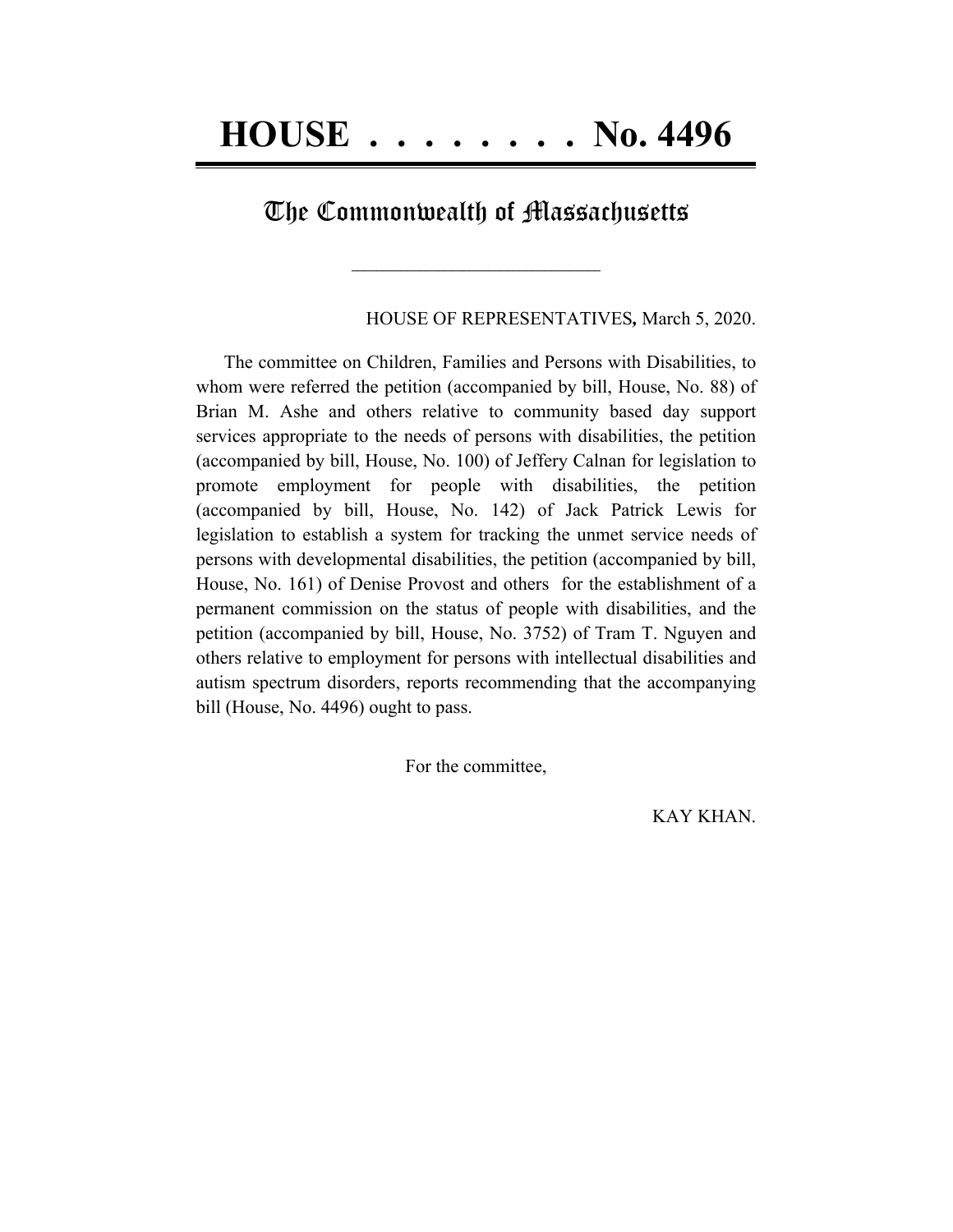## The Commonwealth of Massachusetts

**In the One Hundred and Ninety-First General Court (2019-2020) \_\_\_\_\_\_\_\_\_\_\_\_\_\_\_**

**\_\_\_\_\_\_\_\_\_\_\_\_\_\_\_**

An Act establishing a permanent Commission on the Status of Persons with Disabilities.

Be it enacted by the Senate and House of Representatives in General Court assembled, and by the authority *of the same, as follows:*

| SECTION 1. Chapter 3 of the General Laws, as appearing in the 2018 Official Edition, is |
|-----------------------------------------------------------------------------------------|
| hereby amended by adding the following section:-                                        |

| 3              | Section 72. (a) There shall be established a permanent Commission on the Status of                  |
|----------------|-----------------------------------------------------------------------------------------------------|
| $\overline{4}$ | Persons with Disabilities comprised of 19 persons including; 1 persons appointed by the             |
| 5              | president of the senate; 1 persons appointed by the speaker of the house of representatives; 1      |
| 6              | person appointed by the minority leader of the senate; 1 person appointed by the minority leader    |
| $\tau$         | of the house of representatives; 7 persons appointed by the governor; the attorney general or their |
| 8              | designee; the state treasurer or their designee; the secretary of state or their designee; the      |
| 9              | executive director of the Disabled Persons Protection Commission or their designee; 1 person        |
| 10             | from the University of Massachusetts Medical School Work Without Limits program; 1 person           |
| 11             | from the Massachusetts Disability Policy Consortium; 1 person from the Massachusetts                |
| 12             | Association of Developmental Disabilities Providers; and 1 person from the Massachusetts            |
| 13             | Developmental Disabilities Council.                                                                 |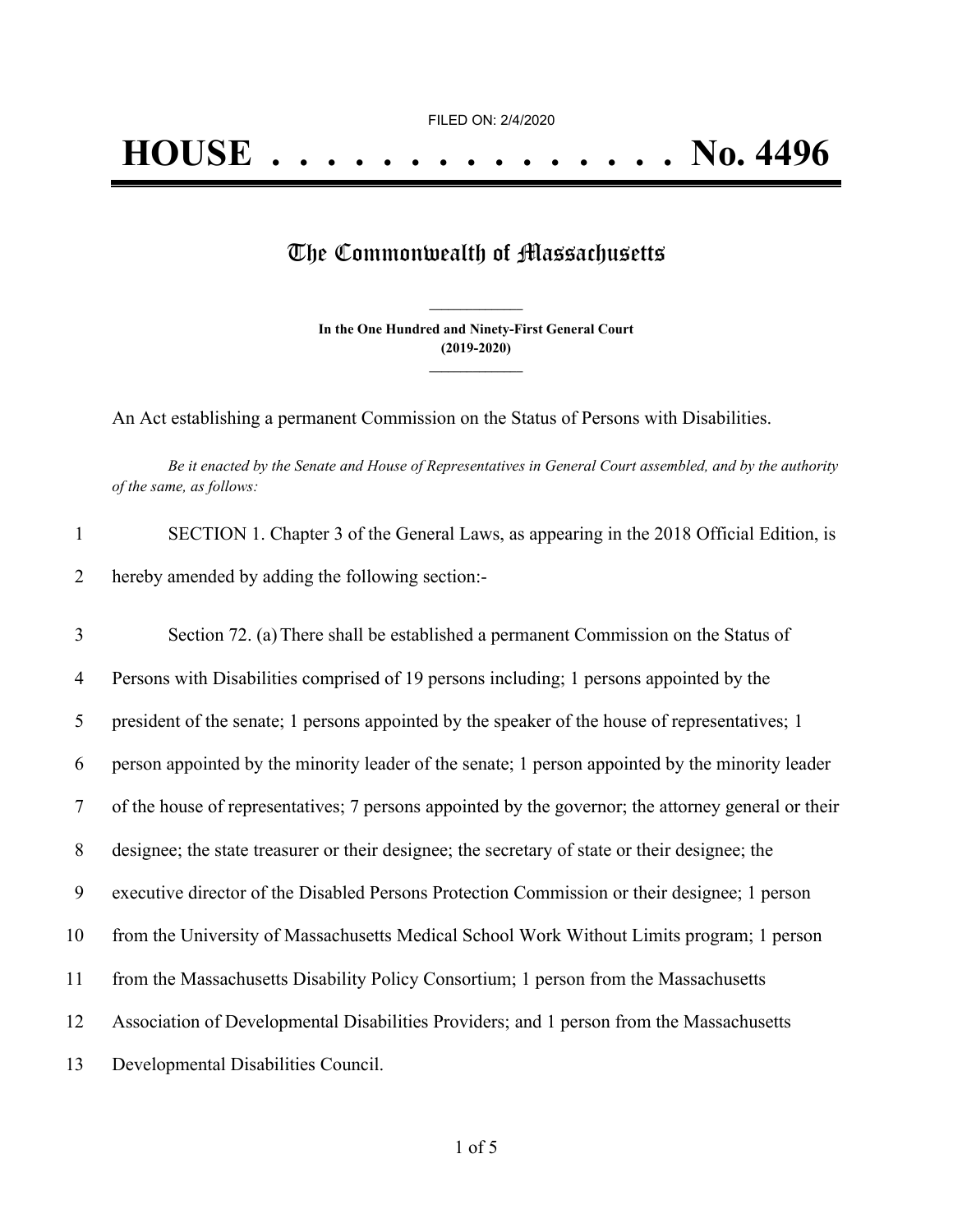| 14 | (b) Members of the commission shall be drawn from diverse racial, ethnic, religious, age,          |
|----|----------------------------------------------------------------------------------------------------|
| 15 | disability, sexual orientation, gender identity and expression, and socio-economic backgrounds,    |
| 16 | and should have personal experience, professional background or demonstrated interest on issues    |
| 17 | relating to persons with disabilities. It shall be desirous that the commission include            |
| 18 | representation from a broad spectrum of disabilities, as well as perspectives of family members,   |
| 19 | disability advocacy organizations, human service agencies, regional employment collaboratives      |
| 20 | and business and labor organizations throughout the commonwealth.                                  |
| 21 | (c) The commission shall be an independent agency of the commonwealth and shall not                |
| 22 | be subject to the control of any other department or agency. Members of the commission shall be    |
| 23 | subject to the provisions of chapter 268A as they apply to special state employees.                |
| 24 | $(d)(1)$ Members shall serve terms of 3 years and until their successors are appointed, or         |
| 25 | they are reappointed by their appointing or nominating authority.                                  |
| 26 | (2) Vacancies in the membership of the commission shall be filled by the original                  |
| 27 | appointing or nominating authority for the balance of the unexpired term. If the position was      |
| 28 | filled by a nominating body, the replacement member shall be selected from solicited               |
| 29 | nominations. If the nominating body or appointing authority does not fill a position, the existing |
| 30 | members of the commission shall fill the vacancy from a pool of qualified applicants as pursuant   |
| 31 | to subsection (b).                                                                                 |
| 32 | (3) Nominations for vacancies in the membership shall be solicited through an open                 |
| 33 | application process using a uniform and accessible application, which accommodates candidates      |
| 34 | of all abilities. Appointments shall be announced no later than April 1 of each year.              |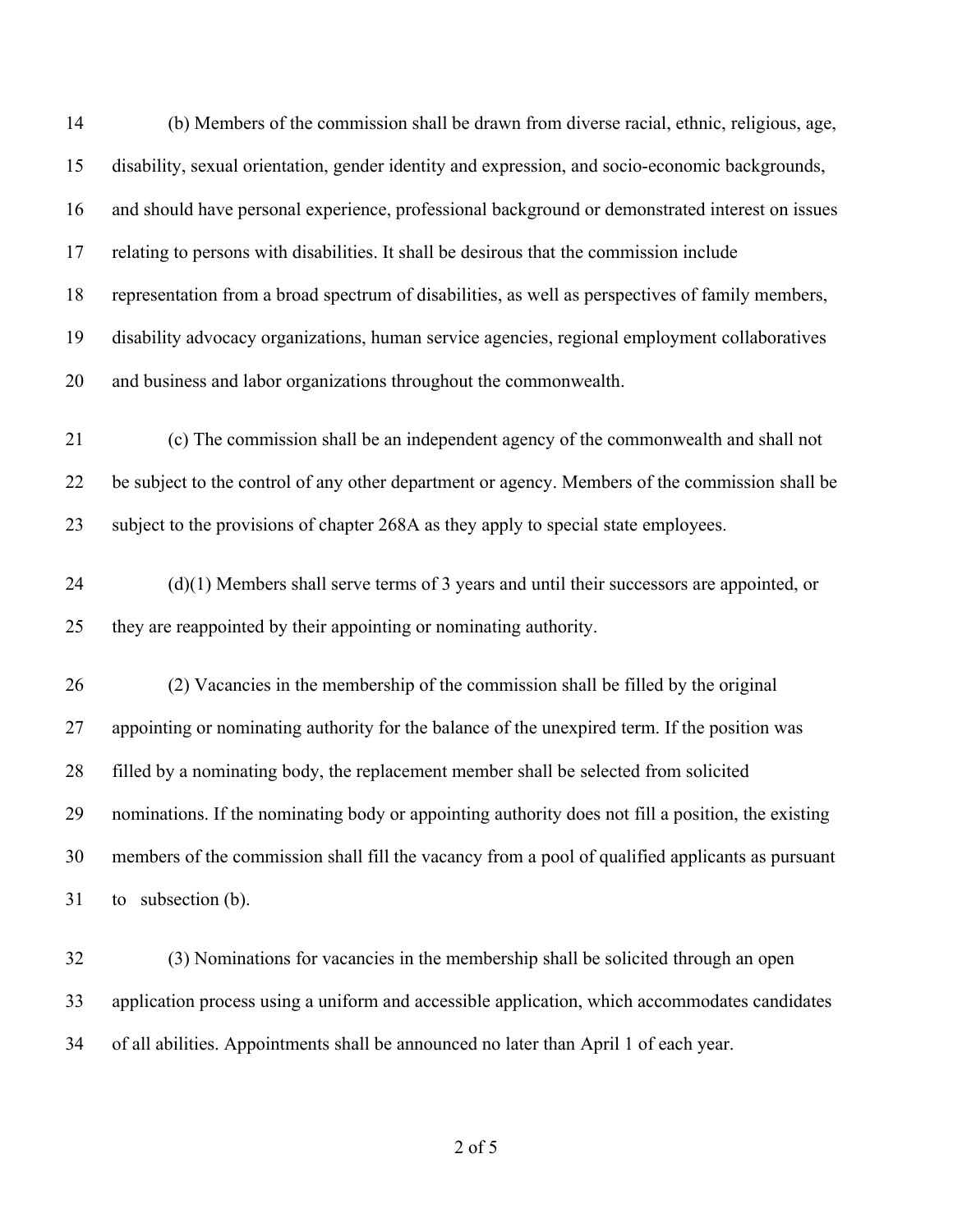(4) The commission shall elect from among its members a chair, a vice-chair, a clerk, a treasurer and any other officers it deems necessary to carry out its mission.

 (5) The members of the commission shall receive no compensation for their services, but shall be reimbursed for any usual and customary expenses incurred in the performance of their duties.

 (e) An executive director shall be selected by the commission, and may hire staff. The executive director shall be qualified by his or her experience working on issues relating to persons with disabilities, organizing research and reports, advocacy and communication skills, and demonstrated leadership abilities. The executive director shall not simultaneously serve as a member of the commission.

 (f) The commission shall work to advance the cause of all persons with disabilities in the commonwealth. The commission shall be empowered to (i) study, review, advise and report on: (A) any disparities across service or geographical areas concerning the range of available options within state disability services; (B) the status of transportation for persons with disabilities including access to employment opportunities; (C) the effect of public assistance for persons with disabilities as it pertains to earning limits and eligibility for subsidies for food, housing, child care, and other benefits; (D) establishing school-to-work activities for transition aged youth with disabilities that establish a bridge to self-sufficiency and engage school supports, family members and employers; (E) the status of the strategic plan to make the commonwealth a model employer by seeking to increase the number of people with disabilities employed by the executive branch; (F) the enhanced enforcement of state requirements that promote diversity in state government employment; (F) and the number of persons with disabilities who apply for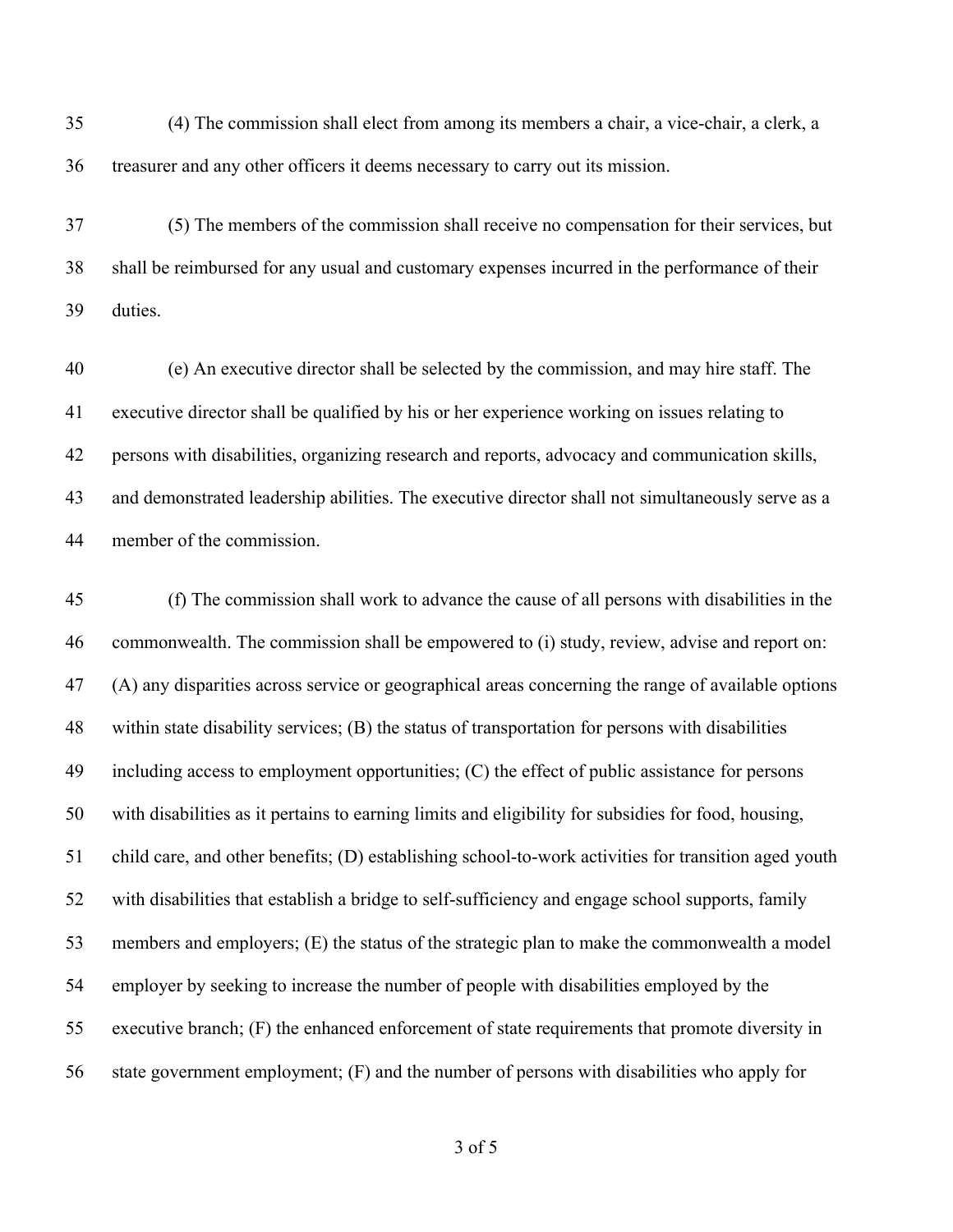state disability services and are unsuccessful in receiving services; (ii) facilitate and promote public awareness to encourage inclusion of persons with disabilities as employees and vendors within the private and public sector workforce, including under-represented business sectors of all sizes; (iii) assess programs and practices in all state agencies as they affect persons with disabilities, as the commission deems necessary and appropriate; (iv) advise executive and legislative bodies regarding the impact of proposed legislation on persons with disabilities; and, (v) promote and facilitate collaboration among local disability commissions, disability rights advocacy organizations, and disability employment service providers.

 (g) The commission shall annually, on or before October 31, report the results of its findings and activities of the preceding fiscal year and its recommendations which may include draft legislation to the governor; the senate and house committees on ways and means; the clerks of the house of representatives and the senate; the joint committee on children, families and persons with disabilities; and, the joint committee on labor and workforce development.

 (h) The powers of the commission shall include but not be limited to the following: (i) to use voluntary and uncompensated services of private individuals, agencies and organizations as may from time to time be offered and needed; (ii) to review policies and legislation and make recommendations to agencies and officers of the state and local subdivisions of government to effectuate the purposes of subsections (f) and (g); (iii) to select an executive director and to acquire adequate staff to perform its duties; (iv) to establish and maintain such offices as it may deem necessary; (v) to enact bylaws for its own governance; (vi) to establish subcommittees or regional chapters of the commission as it deems necessary; and (vii) to hold regular, public meetings and fact-finding hearings and other public forums as it may deem necessary.